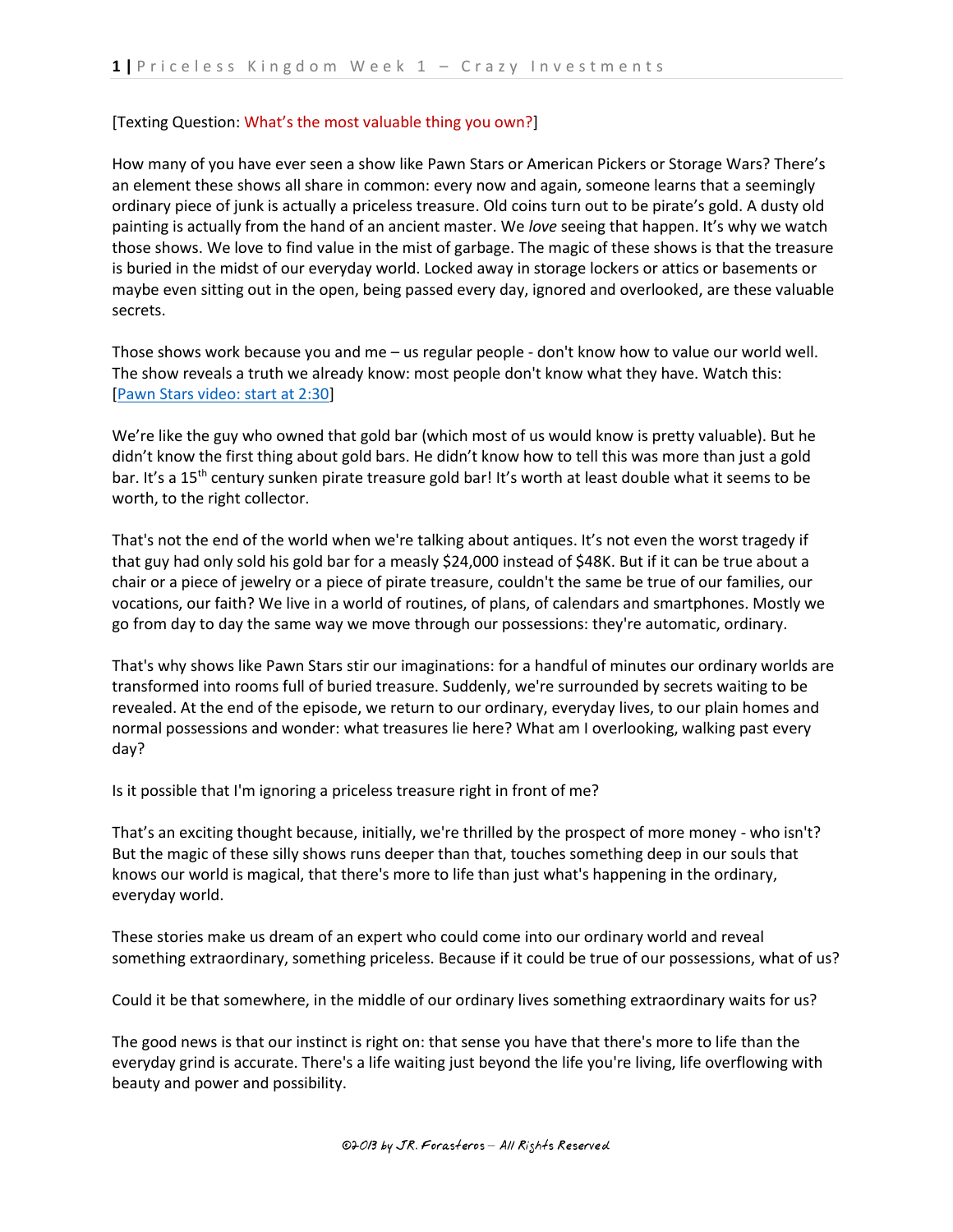That life is yours for the taking. It's here and available for you and the good news is that all it will cost you is everything.

...

Let me be crystal clear: there is a life waiting for you, hidden in the midst of the life you're living right now. And it's incomparably better, so much so that it makes the life you're living right now look... well, not much like real life. This hidden life is yours for the taking. All for the low, low price of everything you have... the whole of the life you're living right now. [maybe a pricetag that reads "\$Everything"?]

# Quite the sales pitch, isn't it?

That claim strikes us as absurd. Who would pay such a high price for anything? Especially for religion. Because let's get real: you're at church, I'm a pastor and this is a sermon. We're talking about Jesus today.

Not a big surprise. And not necessarily *bad*. Our culture values religion. We all love spirituality. But only if it stays behind closed doors. Religion is something you and your family do in the privacy of your own home. But when you come out in public, whether you're on the soccer fields with your kids or in the voting booth, at a PTA meeting or at work, you keep your religion to yourself.

[Let's do a pic of a kitchen with a new dishwasher]To employ a crude example, we think of choosing to follow Jesus in the same way we might consider putting a new dishwasher in our kitchen. We do a sort of cost-benefits analysis: which dishwasher is the best? Do we really need a dishwasher? Well, it's going to make our lives easier overall. Save some time here that we can then invest over there, so we choose a model and go with it. And the best appliances sort of disappear. They allow our lives to function more smoothly. They don't require too much upkeep (which means they don't demand our attention).

That's how we like our religion. We hear it's good, that it promotes stability in the home and mental wellbeing. We have all those studies about how religious people tend to be happier and live longer, so we shop around. Find one we like - most of us here in Texas choose some brand of Christianity because it's the most popular. We install it in our lives and we like it best when it requires little upkeep. We check in a few times a month, maybe participate in a C-group occasionally. Our kids like it, our spouses like it (or at least tolerate it), and we meet some pretty cool people. Good enough, we think.

That's why the claim that Jesus' new life, this excessive, overflowing life that is truly life, this new thing God is doing - to claim that will cost us everything strikes us as foolish. Because if religion is an additive to our lives, something we attach to make the rest of our life better, it makes no sense to sacrifice that life for Jesus.

# [For this next bit, a pic of just the dishwasher on a vacant lot]

If religion is like an additive, an appliance, it's not worth our whole lives. No matter how awesome that dishwasher is, you'd never sell your whole house to buy it. A dishwasher is totally useless without a kitchen, without plumbing. Without electricity. The whole point of a dishwasher is to make the whole kitchen better. So to scrap the kitchen for the dishwasher doesn't make any sense.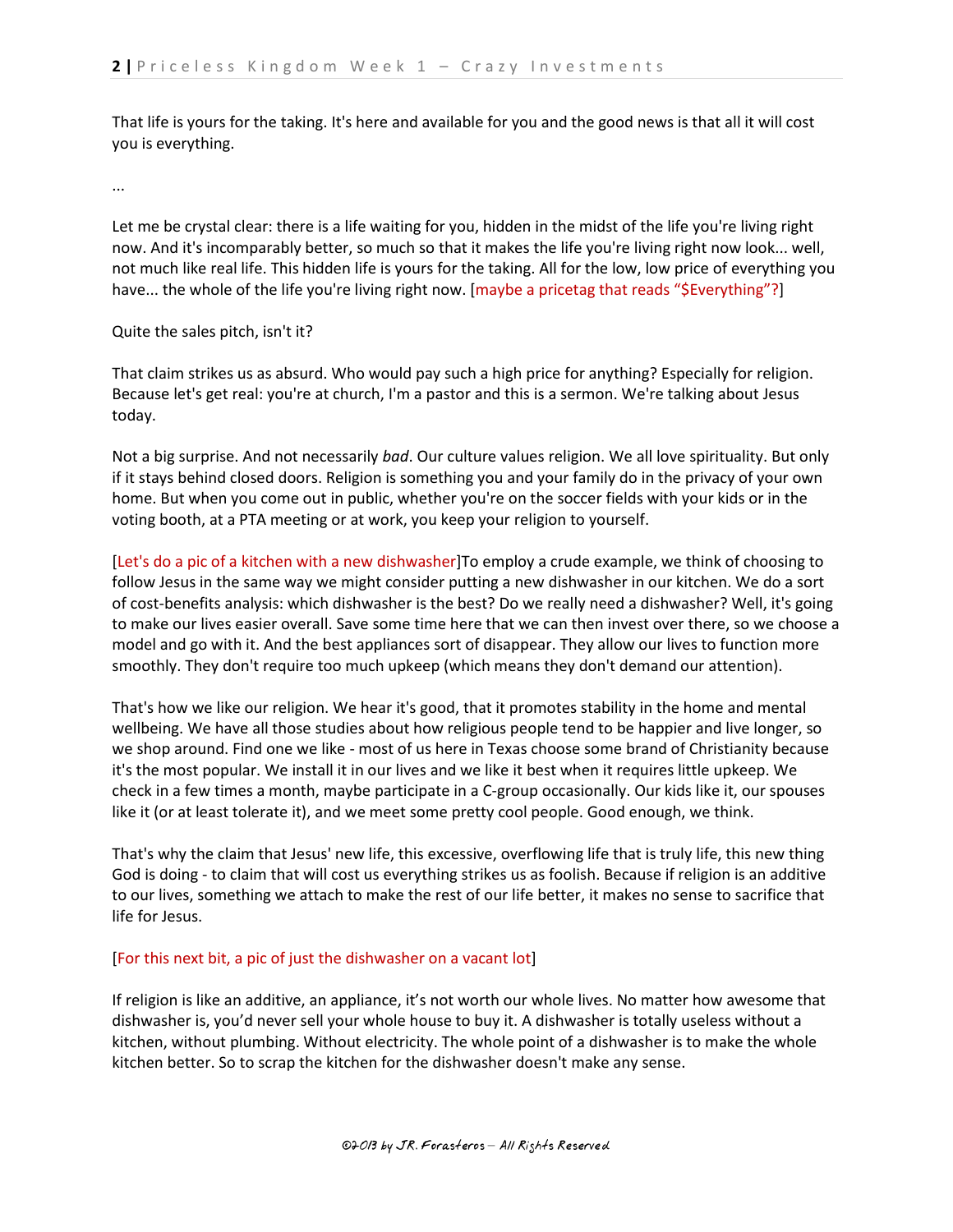So too, if the point of following Jesus is to make the life we're already living better, then to abandon that life for the sake of following Jesus is silly.

And yet that's exactly what Jesus claims. So what are we missing? Could it be possible that the problem isn't with Jesus, but with us? With *our* picture of religion, our dream of what that excessive, abundant life actually looks like? Could there be a religion that doesn't just improve the life we're living, but teaches us the path to a whole new life?

Turn with me to Matthew 13. If you grabbed one of our Bibles on the way in, it's on page XXXX. If you don't own a Bible, we'd be honored if you'd consider that Bible a gift from us and take it with you. This summer we've been exploring these stories Jesus told. They're short, provocative stories Jesus uses to invite us to consider more carefully the character and nature of God's new life.

Parables, in other words, are meant to help us slow down a bit. Let's read today's parable, beginning in verse 45:

"The kingdom of heaven is like treasure hidden in a field. When a man found it, he hid it again, and then in his joy went and sold all he had and bought that field. Again, the kingdom of heaven is like a merchant looking for fine pearls. When he found one of great value, he went away and sold everything he had and bought it." -- Matthew 13:44-46

Jesus tells us two little stories of men who make what seem on the surface to be poor invenstments: one buys a field with a buried treasure. Another is a merchant on the lookout for "choice pearls". Both guys are just like the Pawn Stars: trained to discern between trash and treasure. Pearls - like any fine gem - come in varying quality. And someone like me, who knows nothing about pearls, couldn't reliably distinguish between a pearl and a marble. But Jesus' pearl merchant has learned the difference between a pretty nice pearl and a great pearl.

And now, in his travels, moving from city to city, buying and selling pearls, he finds that pearl: the one he'd been searching for all his life. The pearl he wasn't even sure existed: a pearl so pure and beautiful and good that it's worth literally everything.

That sounds a little foolish to us, but it would've made some sense to his original audience, who was more familiar with the pearl diving industry.

Of course we're not familiar with the pearl diving industry. Because we're not ancient Near Eastern Mediterranean peasants. Jesus' parables were delivered to the people around him in language they could understand. He didn't use a bunch of religious language, words you had to have a degree in theology to understand. He told stories about things in their everyday lives. Sheep and families and merchants.

Which can make it tough for us really to "get" Jesus' stories. Because we're in a different time, a different culture. So usually in sermons, we have to do a bunch of work to get the original context. But by the time you finish all the explaining, it's like when you have to explain the joke: you get it, but it's not funny anymore. So we get the parable, but we miss the emotional punch of the story.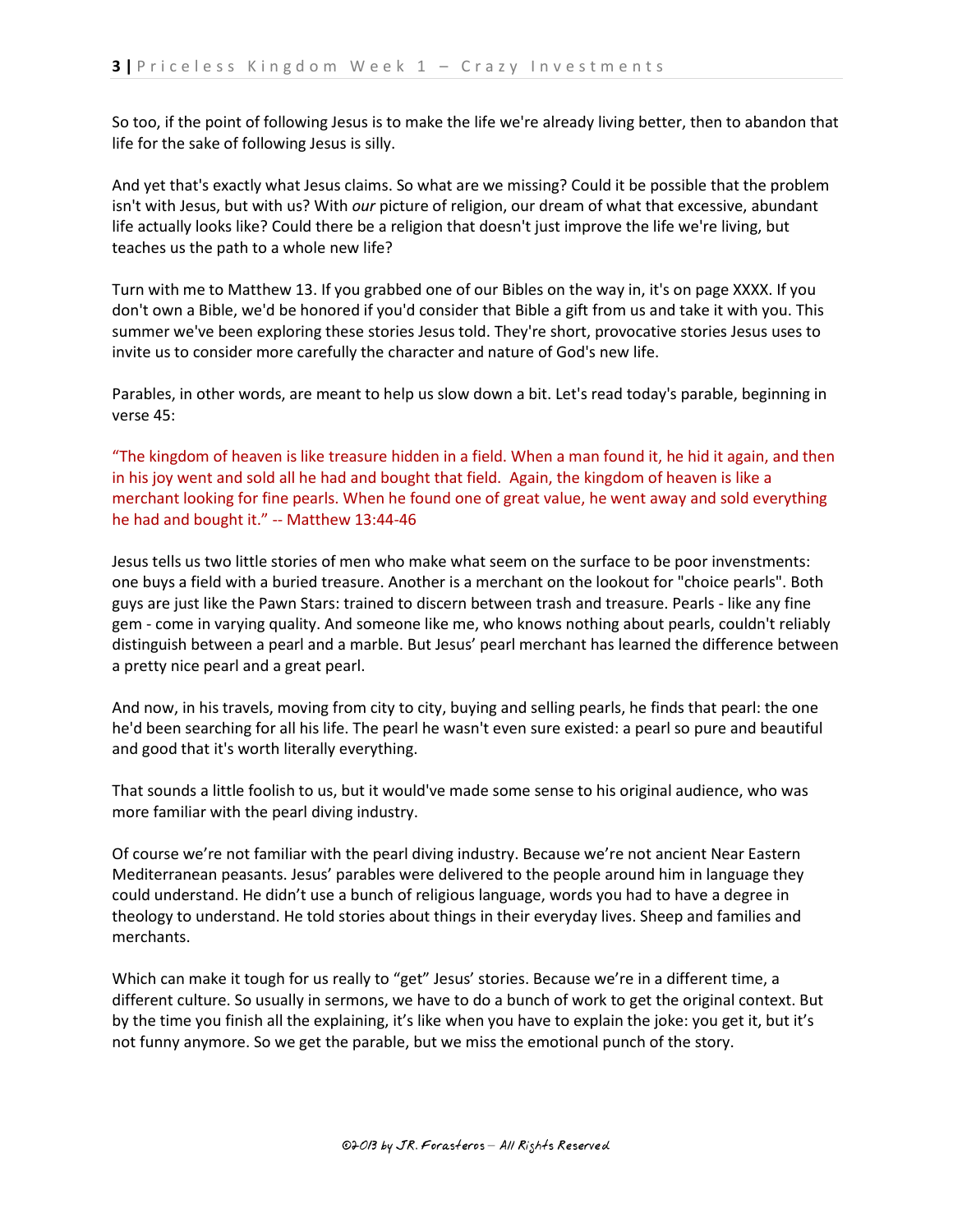My friend Matt Mikalatos just put out a book called *The First Time We Saw Him*, where he asks the question, What would Jesus' stories have sounded like if Jesus had come today, if his stories were about things in *our* everyday world rather than *their* everyday world.

So for the next several weeks, we're going to hear these stories in today's culture. And we'll see what it felt like for Jesus' original audience to hear them.

First up is the story of this pearl merchant, who Matt reimagines as a guy named Roland, perusing flea markets looking for good deals. Imagine you had asked Jesus what God's life is like and he said this:

Roland is walking around at the flea market. [image of Flea Market for setting?] It's an open air place, and every once in a while between the stalls of homemade driftwood clocks and antique store leftovers and worthless comic books from the 1990's he finds something interesting. Something valuable. A Beatles 45, maybe, in near mint condition, still in its sleeve. Or an original, hand made Alfred Shaheen Aloha shirt. A piece of scrimshaw on mammoth bone. The sort of thing that can be bought and resold at a profit. Roland doesn't have tons of cash, but he has enough to scrape out a living this way.

Then one day he discovers something amazing. He's half-heartedly flipping through some old movie posters shrink-wrapped against cardboard backings and there between a Casablanca reproduction poster and a beat up Jimi Hendrix concert poster is a bundle of original art. He picks it up and pulls it out and looks at it closer and his heart starts pounding.

The first page is a man in tights with a cape behind him, holding an automobile over his head and smashing it into the ground, while men in suits scurry out of the way. With shaking hands he flips through it and finds eight glorious pages of inked comic book art. He sees the signature in the corner of one page and he cannot believe it. Jerry Siegel. One of the creators of Superman, and the artist who invented the iconic hero. [pic of Action #1]

Now, Roland knows that a "very fine" copy of Action #1, the first appearance of Superman, sold for a million dollars at auction. Because it's so old, finding a copy with clean white paper and tight edges and a crisp spine is rare. But this appears to be the original art for Action #1. And it's signed by the artist, the co-creator of Superman. He realizes that these eight pages could mean a new life for him. Each page could bring in a couple million dollars and the cover… well, he could probably set any price he wanted for that and it would sell. These eight pages literally mean the difference between shopping at the flea market and shopping on Rodeo Drive.

Does the owner of the stall know how much the pages are worth? Probably not. Not if he's bringing them here, to the flea market, and wedging them in with the poster. He tucks the pages under his arm, picks up the Casablanca poster and gets ready to haggle. "How much for these posters?" he asks.

The owner grins at him, a sparkle in his eye. "A hundred bucks for the Bogart poster. And four hundred grand for the Superman pages. And that price is firm. No haggling."

Four hundred grand! The pages are worth way more than that, at least ten times that. Probably more. Roland starts doing the math. His house is worth maybe half that. He could sell his car. All of his flea market finds would have to go. His watch. In fact, he would probably have to sell his clothes, his skis, his television, his computer. Maybe, just maybe, if he sells every last thing he owns, if he maxes out his cards and gets a loan and gets a fair price on the house, he might be able to scrape it up.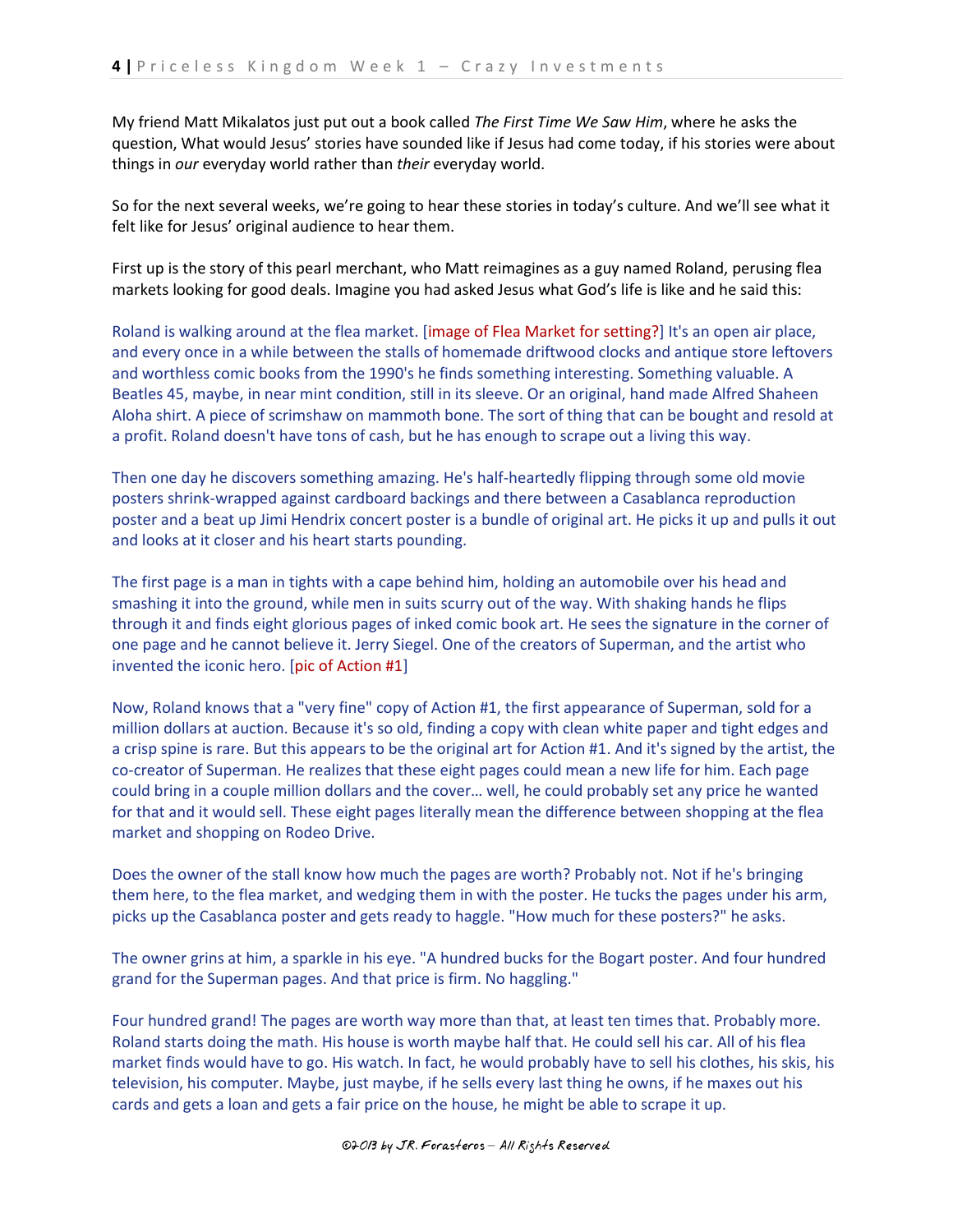So he shakes hands with the man and says it's a deal and he races home to sell his house and his car and his clothes and his computer and his kitchen pans and hammock and his cufflinks and his waffle iron. And it's not much later that, penniless and homeless, he walks away from the flea market with some priceless original art tucked under his arm. He's wearing his oldest pair of jeans, torn and paintspattered, and a pair of flip-flops no one would buy. He doesn't even have enough change for bus fare.

But with each step toward the auction house, his smile grows brighter. He doesn't leave scowling or dwelling on his sacrifice. He leaves whistling. He can't wait to brag to his friends about the amazing deal he just got. He'll do a showing where he frames each page and lines a wall in a gallery and by then he'll be a millionaire and his friends will say, "How much did it cost?" and he'll say, "It was a bargain, it only cost me everything."

### [/Mikalatos]

Can you imagine finding that treasure that was unquestionably worth your entire life? No haggling, no wondering, no comparing prices. You just know intimately and immediately that what you've found is worth everything.

The pearl merchant knew right away because he'd cultivated an understanding of what made a pearl valuable. I could look at five pearls all next to each other and have not the slightest clue what was valuable and what wasn't. But not this merchant.

Same with our friend Roland. If you didn't know who Jerry Siegel was, or know enough about comics to recognize the cover of Action Comics #1 (or even know what that is), you could leaf right past those pages. But to a trained eye, they're priceless.

To our untrained eyes, Jesus' insistence that his new life costs us our old lives might sound foolish. As foolish as a man selling his life for a little round ball of pearl. Or as silly as a guy divesting himself of all his assets for a few pictures drawn by a long-dead teenager.

We hear Jesus' offer and think, who would sell their house for a new dishwasher?

But Jesus comes to us as a pearl merchant. As a comic book expert. As a teacher offering us a new kind of religion: not an appliance, an additive that makes our lives a little better. But as a whole new kind of life.

A religion that can't be constrained to the private sphere of our lives, a little something for the weekend that gets us through our weeks. A religion that doesn't just improve our ordinary lives a little, make them a little more tolerable, manageable or more convenient, but a whole new life. A different way to live in the world.

Not a new dishwasher in an old kitchen, but a whole new house, a whole new neighborhood, a whole new world. It's safe to say that Jesus didn't come to update our religion, or to give us a new religion to replace whatever we were doing before. Jesus came to give us a whole new life. One that transforms how we live in public, too.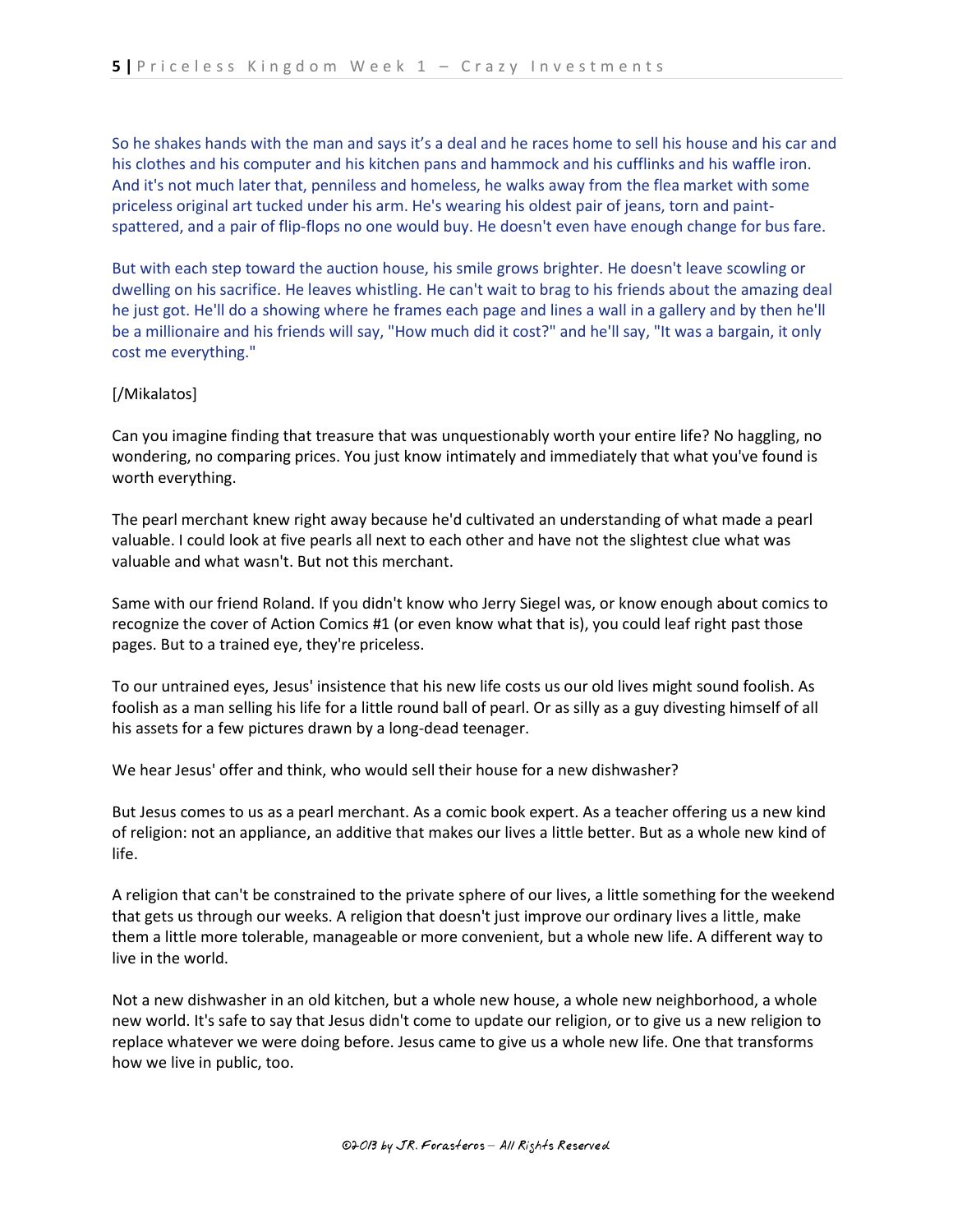Following Jesus transforms how we work, how we vote, how we parent (at home and on the soccer field), how we are married, how we date, how we are alone. The life Jesus offers us costs us everything.

As he says later in Matthew:

# Whoever wants to save their life will lose it, but whoever loses their life for me will find it. -- Matthew 16:25

The new life Jesus offers us is so much better, so much bigger than the life we lived before that "everything" is a small price to pay. When we encounter God and are transformed, when we realize the power of the Holy Spirit in our lives, we can't believe the deal we're getting.

This is why those who follow Jesus can't help but brag about Jesus. When you're able to discern the difference between a life without Jesus and a life of following Jesus, it's a no-brainer. But discerning that difference isn't automatic. We don't naturally want the things of God. We don't know to look for what Jesus is already doing around us.

We're like those people who wander into Pawn Stars, not realizing what we have.

And Jesus comes to us like that pearl merchant. Like Roland the flea market shopper. He reveals the beauty, the power and the wealth hiding in the middle of our lives, what God is already doing we didn't see.

And when we do see it, we can't believe it. We say to God, Wait, I get this, and all it costs me is everything?! You've got a deal!

So does "investing my life in God's kingdom" mean I have to start going to church all the time, that every moment of my waking day be spent with my nose in a Bible or here in the Chruch building?

[A pie chart?] No… that's what it would mean if God were a part of our lives… if our lives were divided so that our families get so much and job gets so much and hobbies get so much and God gets this much, then we would need to increase the God wedge and decrease the rest.

[vs. God pie?] But that's not what Jesus is saying. Jesus is transforming every part of our lives, irrupting out of the slice of our world we've confined him to and transforming our families, our jobs, our hobbies, our whole existence.

Jesus reveals that we're all investing our lives in something. We've all been given life: a tremendous gift. We all have talents, abilities, energies, passions. And we're giving them to something. Maybe it's a 401- K. Maybe it's to a relationship. To a cause or passion. Maybe you're giving your life to your kids (or to what you want for your kids).

What is getting your best? At the end of the day, where did you spend your energies, your time, your love?

The Kingdom of God is here. It's all around you, waiting like a priceless pearl. If you recognize it, you'll invest everything you have in it. It'll cost you everything. But it's worth far more than you can possibly imagine.